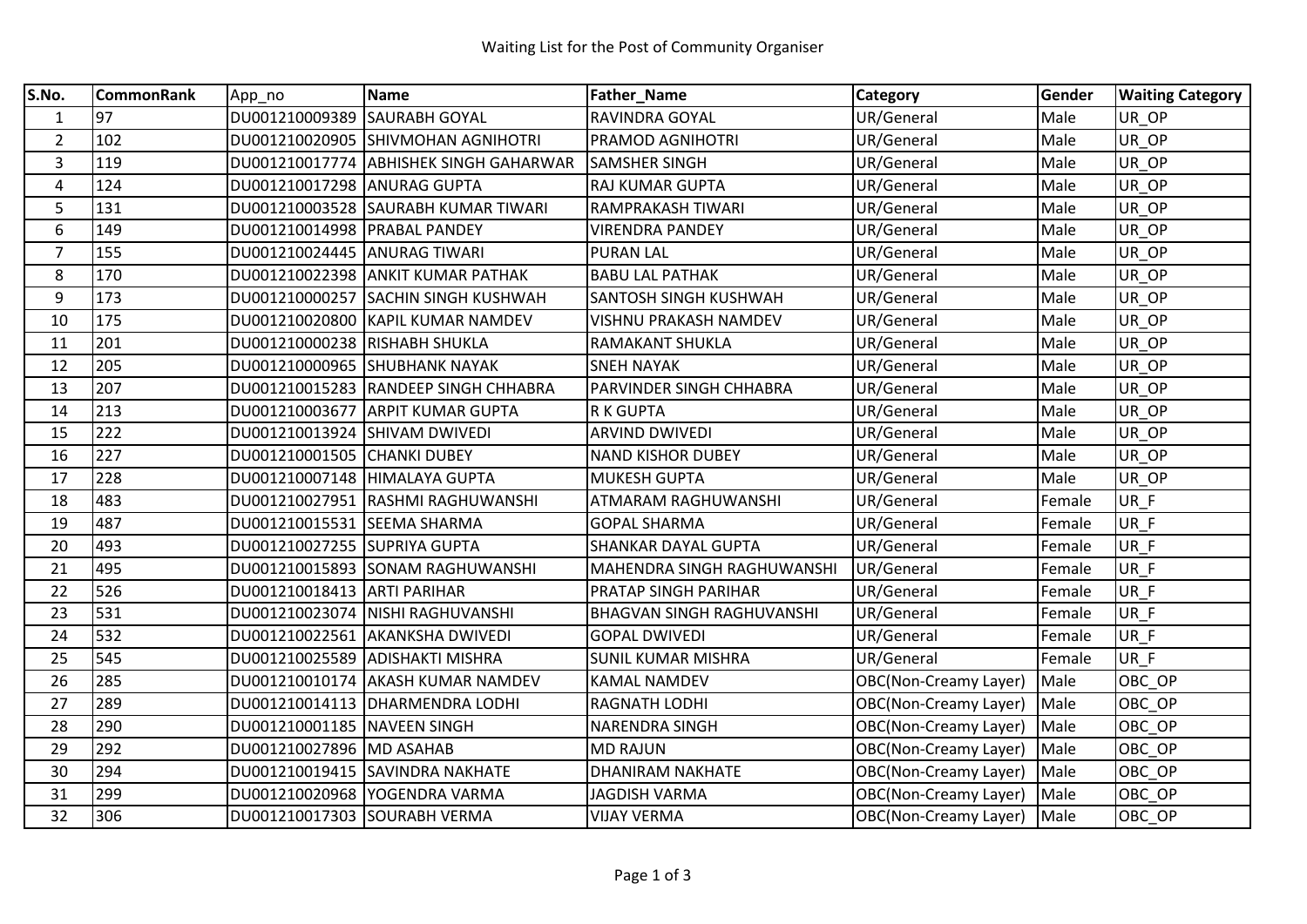| S.No. | <b>CommonRank</b> | App_no                         | <b>Name</b>                           | Father_Name                 | <b>Category</b>              | Gender | <b>Waiting Category</b> |
|-------|-------------------|--------------------------------|---------------------------------------|-----------------------------|------------------------------|--------|-------------------------|
| 33    | 307               | DU001210015193                 | <b>BARUN KEWAT</b>                    | HARISH CHANDRA KEWAT        | OBC(Non-Creamy Layer)        | Male   | OBC OP                  |
| 34    | 309               |                                | DU001210001963 SURESH CHANDER         | <b>KHANIYA LAL</b>          | OBC(Non-Creamy Layer)        | Male   | OBC OP                  |
| 35    | 311               | DU001210009390 ANKIT           |                                       | JORAWAL                     | OBC(Non-Creamy Layer)        | Male   | OBC OP                  |
| 36    | 317               |                                | DU001210014396 RAJA SINGH DANGI       | OM PRAKASH DANGI            | OBC(Non-Creamy Layer)        | Male   | OBC OP                  |
| 37    | 319               | DU001210000284                 | <b>PUSHPENDRA PATIL</b>               | <b>JAGANNATH PATIL</b>      | OBC(Non-Creamy Layer)        | Male   | OBC OP                  |
| 38    | 320               | DU001210013899                 | <b>AISHWARYA KATRE</b>                | YUGALKISHOR KATRE           | OBC(Non-Creamy Layer)        | Male   | OBC OP                  |
| 39    | 322               |                                | DU001210022068 SUNIL KUMAR RAHANGDALE | <b>DEBILAL RAHANGDALE</b>   | OBC(Non-Creamy Layer)        | Male   | OBC_OP                  |
| 40    | 325               | DU001210008974                 | <b>AKHIL KHANDAGADE</b>               | <b>GANPATI KHANDAGADE</b>   | OBC(Non-Creamy Layer)        | Male   | OBC OP                  |
| 41    | 327               | DU001210001006 DURGESH YADAV   |                                       | <b>RAM VISHAL</b>           | OBC(Non-Creamy Layer)        | Male   | OBC OP                  |
| 42    | 333               |                                | DU001210025852 PRASHANT CHAKRAWARTI   | RAMESH CHAKRAWARTI          | OBC(Non-Creamy Layer)        | Male   | OBC_OP                  |
| 43    | 449               | DU001210027760   PREETI PARDHI |                                       | LILENDRA KUMAR PARDHI       | OBC(Non-Creamy Layer)        | Female | OBC F                   |
| 44    | 484               | DU001210027365                 | <b>SONA KURMI</b>                     | <b>MANOHAR LAL</b>          | OBC(Non-Creamy Layer)        | Female | OBC F                   |
| 45    | 506               | DU001210020772                 | <b>RASHMI LODHI</b>                   | <b>JAMMAN PRASAD LODHI</b>  | <b>OBC(Non-Creamy Layer)</b> | Female | OBC F                   |
| 46    | 508               | DU001210013791                 | <b>DEEPIKA KACHHI</b>                 | <b>ASHWINI VERMA</b>        | OBC(Non-Creamy Layer)        | Female | OBC F                   |
| 47    | 514               | DU001210026693 SWETA KAURAV    |                                       | SAHAB SINGH KAURAV          | <b>OBC(Non-Creamy Layer)</b> | Female | OBC F                   |
| 48    | 524               | DU001210018678 RICHA           |                                       | <b>VIJAY KUMAR MOURYA</b>   | OBC(Non-Creamy Layer)        | Female | OBC F                   |
| 49    | 533               |                                | DU001210020784 BHAGYASHRI PATEL       | <b>LAKHAN SINGH PATEL</b>   | OBC(Non-Creamy Layer)        | Female | OBC F                   |
| 50    | 538               | DU001210019961                 | <b>NEHA CHOURASIYA</b>                | RAMESH KUMAR CHOURASIYA     | OBC(Non-Creamy Layer)        | Female | OBC F                   |
| 51    | 467               |                                | DU001210013364 JITENDRA KUMAR KAMBLE  | <b>SANTOSH KUMAR KAMBLE</b> | <b>SC</b>                    | Male   | SC OP                   |
| 52    | 476               | DU001210025030                 | <b>GAJRAJ</b>                         | <b>GOPAL SINGH</b>          | <b>SC</b>                    | Male   | SC OP                   |
| 53    | 479               | DU001210019086                 | <b>GOURAV KUMAR SAGAR</b>             | <b>SURENDRA KUMAR SAGAR</b> | SC                           | Male   | SC OP                   |
| 54    | 480               | DU001210025037                 | <b>VINOD CHOUHAN</b>                  | <b>AMBARAM CHOUHAN</b>      | <b>SC</b>                    | Male   | SC OP                   |
| 55    | 481               | DU001210007066 VIJAY AHIRWAR   |                                       | ATMARAM AHIRWAR             | SC                           | Male   | SC_OP                   |
| 56    | 488               | DU001210016353                 | MANISH KUMAR VERMA                    | TRIVENI PRASAD VERMA        | SC                           | Male   | SC OP                   |
| 57    | 496               | DU001210011972                 | <b>DEVRAJ AHIRWAR</b>                 | <b>BABU LAL</b>             | SC                           | Male   | SC_OP                   |
| 58    | 516               | DU001210012447                 | <b>MANU PAWAR</b>                     | PRABHUDYAL                  | SC                           | Male   | SC OP                   |
| 59    | 517               |                                | DU001210006876 PAWAN KUMAR VERMA      | <b>MANOHAR VARMA</b>        | SC                           | Male   | SC OP                   |
| 60    | 520               | DU001210012512                 | <b>VIJAY KUMAR BARKHANE</b>           | ANAND RAM BARKHANE          | SC                           | Male   | SC OP                   |
| 61    | 967               | DU001210010400 NEHA KIRAR      |                                       | <b>MOHAN LAL KIRAR</b>      | SC                           | Female | SC F                    |
| 62    | 969               | DU001210004362 VIJAY HANOTIYA  |                                       | <b>TARACHAND HANOTIYA</b>   | SC                           | Female | SC F                    |
| 63    | 1010              | DU001210016710 RASHMI SIRVYYA  |                                       | <b>ASHOK SIRVYYA</b>        | SC                           | Female | SC_F                    |
| 64    | 1025              | DU001210007233 ROSHNI VERMA    |                                       | LALJI RAM VERMA             | SC                           | Female | SC_F                    |